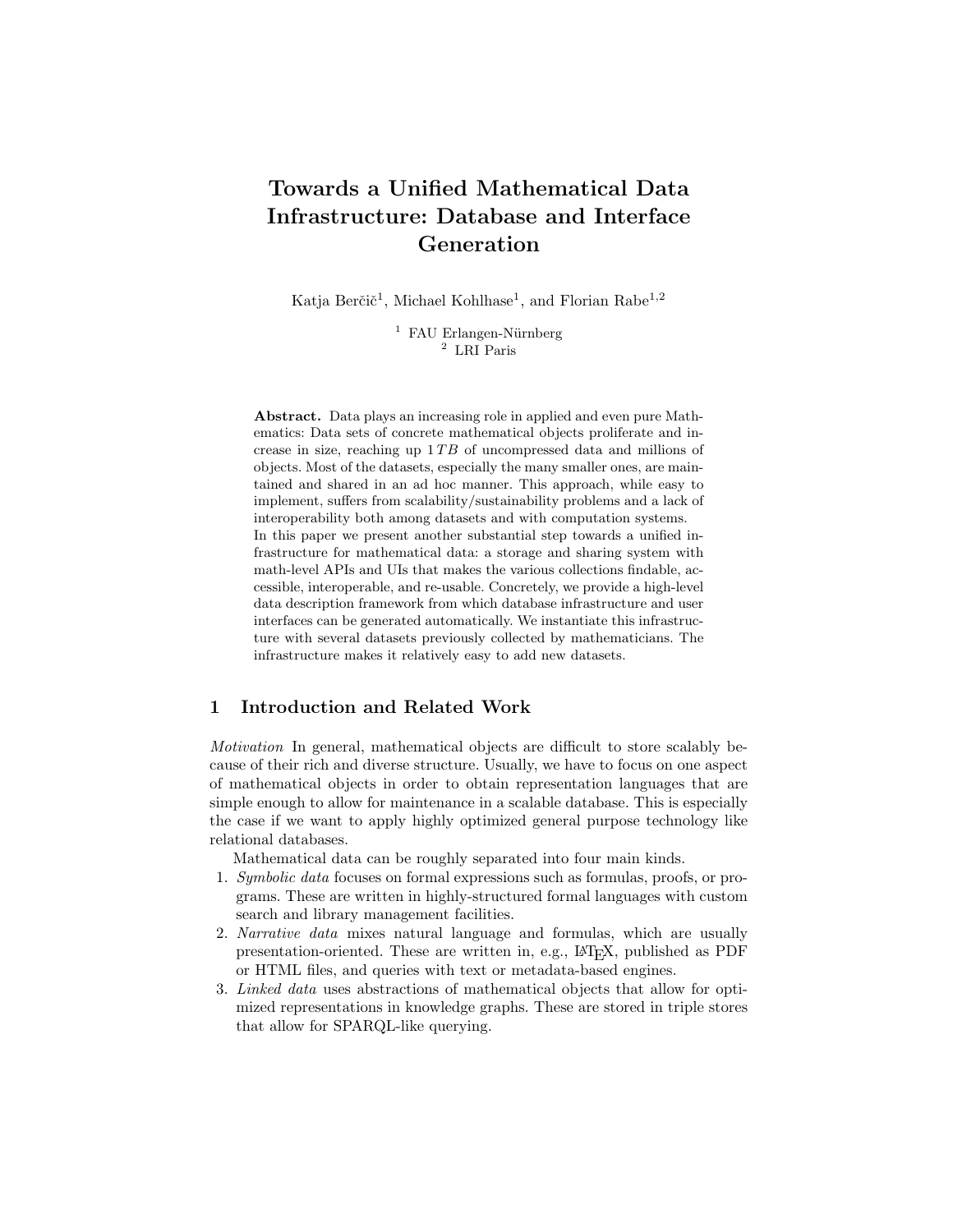4. Our interest here is on what we call concrete data, which encodes mathematical objects as simple data structures built from numbers, strings, lists, and records.

Mathematicians have constructed a wide variety of concrete datasets in terms of size, complexity, and domain. There is a vibrant and growing community of mathematicians that combine methods from experimental sciences with large scale computer support. An example of a prototypical experiment would be an algorithm that enumerates all objects of a certain kind (e.g., all finite groups up to order 2000), with measurements corresponding to computing properties (size, commutativity, normal subgroups, etc.) for each one.

While the objects themselves are typically abstract (e.g., an isomorphism class of finite groups) and involve hard-to-represent sets and functions, it is often possible to establish representation theorems that allow uniquely characterizing them by a set of concrete properties. This allows storing even complex objects as simple data structures built from, e.g., integers, strings, lists, and records, which can be represented efficiently in standard relational databases. In the case of graphs, Brendan McKay supplies representation theorems and induced formats [\[McK\]](#page-15-0) that are widely used to represent graphs as strings. This is typically done in combination with canonical labelings [\[BL83\]](#page-14-0) to ensure that two graphs with the same encoding are necessarily also isomorphic. It is common to enumerate objects in order of increasing size and to let the algorithm run for as long as it scales, resulting in arbitrarily large datasets. It is not uncommon to e.g. encode the involved integers as strings because they are too big for the fixed width integer types of the underlying database.

Once the objects are stored in a database, they can be used for finding or refuting conjectures or simply as a reference table. One might want to ask questions like "What are the Schläfli symbols of tight chiral polyhedra? or What regular polyhedra have a prime number of vertices". For complex hypothesis testing, the ideal solution would be an interface to a database from a computer algebra system or proof assistant system. This requires a non-trivial level of interoperability.

From the user perspective, looking up information about an object is most relevant when one does not have a lot of information about it. For example, it can be helpful to look up an object via some of its mathematical invariants. Another example is a search widget for the House of Graphs [\[Bri+13\]](#page-14-1), which lets users draw the graph they are looking for.

State of the Art We used a living survey of mathematical databases as a market analysis. The survey consists of a table of datasets and collections of datasets [\[Bera\]](#page-14-2) and accompanying (unstructured) information [\[Berb\]](#page-14-3). At the time of writing, about a hundred datasets are recorded in about 50 table entries. The datasets range from small, with up to 100 objects, to large, with  $\approx 17 \cdot 10^9$  objects. Similarly varied is the authorship: from one author producing several smaller datasets, to FindStat [\[BSa14\]](#page-14-4) with 69 contributors, LMFDB [\[LM\]](#page-15-1) with 100 contributors, and the OEIS [\[OEIS\]](#page-15-2) with thousands of contributors. Among these, the OEIS is the oldest and arguably most influential. It is notable for collecting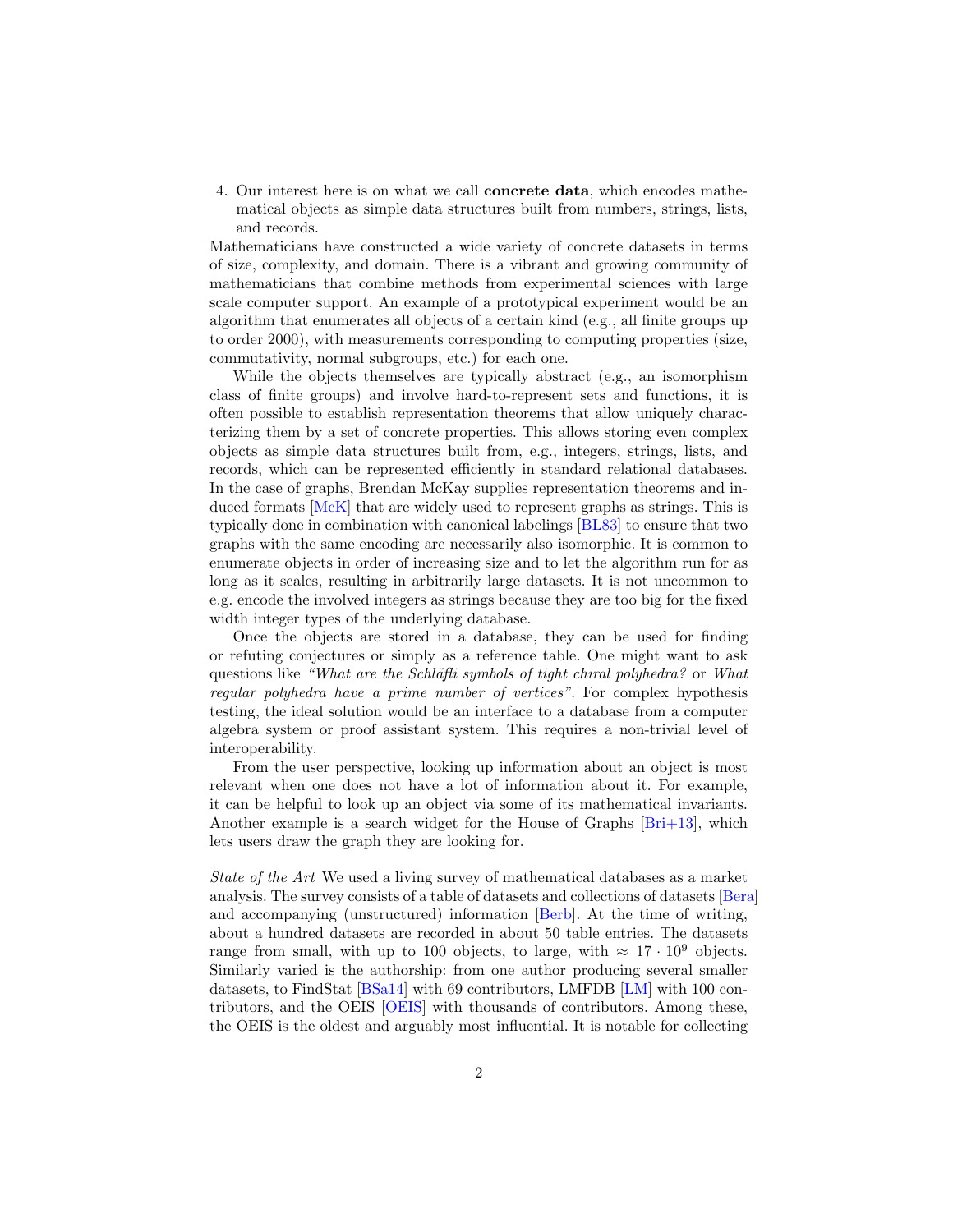not only mathematical objects but also symbolic data for their semantics, such as defining equations and generating functions. The most ambitious in scope in the LMFDB, a collection of mathematically related datasets that are conceptually tied together by Langland's program [\[Ber03\]](#page-14-5).

Some databases like the OEIS and the LMFDB have become so important that substantial mathematical knowledge management (MKM) architecture has been developed for them. But most data sets are maintained in ad hoc systems such as text files with one entry per line or code that produces an array of objects for a computer algebra system. Less frequently, they are implemented as SQL databases or integrated with a computer algebra system such as SageMath, GAP, or Magma. There are multiple problems with this situation.

- 1. foundation/documentation: employed representation theorems can be difficult to find and apply, and there is usually no canonical representation.
- 2. database encoding: The data types typically available in the database cannot capture the richness of mathematical types. Thus, the original objects may be significantly different from their concrete encoding (e.g., a record of integers and booleans) that is stored in the database, and the database schema gives little information about the objects. Consequently, any query of the dataset requires not only understanding and reversing the database schema but also the possibly complex encoding.
- 3. silos: Even if these are documented, any reuse of the dataset is tedious and error-prone in practice.

Thus, the current situation precludes developing MKM solutions that could provide, e.g., mathematical query languages (i.e., queries that abstract from the encoding), generic user interfaces, mathematical validation (e.g., type-checking relative to the mathematical types, not the database types), or cross-collection interlinking.

Vision/Goal To host all of these services and tools, we envision a universal unified infrastructure for mathematical data: a – possibly federated – storage and hosting system with math-level APIs and UIs that makes the various collections findable, accessible, and interoperable, and re-usable (see [\[FAIR18\]](#page-14-6) for a discussion). We want to establish such a system (MathDataHub) as part of the MathHub portal [\[MH\]](#page-15-3).

Contribution As a substantial step towards MathDataHub, we provide a highlevel data description framework MDDL (Math Data Description Language), and a code generation system MBGen [\[MB\]](#page-15-4). Authors that describe their mathematical data collections in MDDL will be able to use MBGen to generate the necessary infrastructure extensions in MathDataHub, which can then host the data sets.

An MDDL schema consists of a set of property names with their mathematical types as well their concrete encodings in terms of low-level database types. This allows building user interface, validation, and querying tools that completely abstract from the encoding and the technicalities of the database system. The schemata are written as MMT theories, which allows for concise formalizations of mathematical types.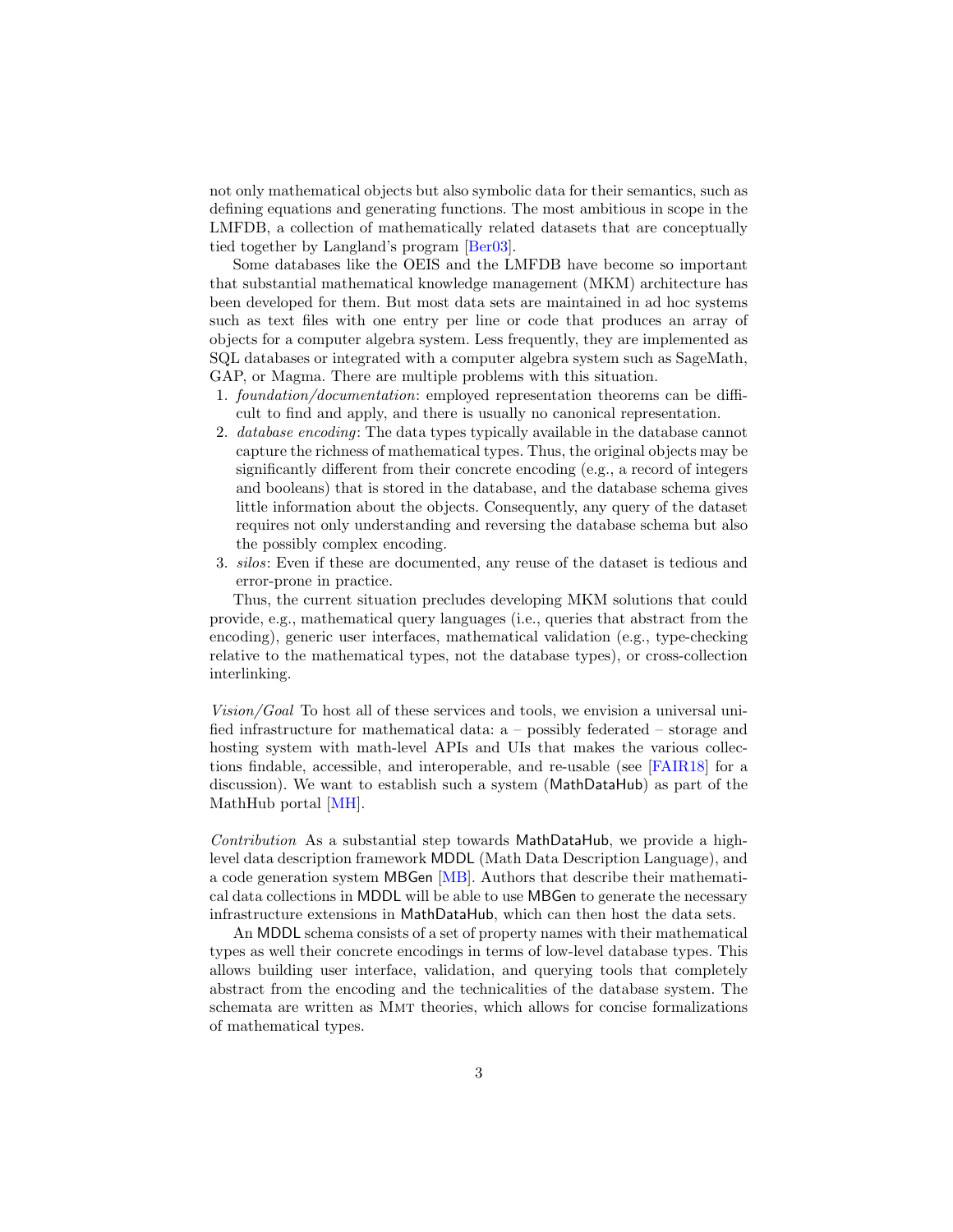The automated database setup process will be of benefit to authors of mathematical datasets by giving them better out-of-the-box tools and by making it easier to make more datasets available. In the long run, users of mathematical datasets will benefit from standardized interfaces and cross-database sharing and linking. Similarly, the community as a whole will benefit from novel methods such as machine learning applied to mathematical datasets or connecting areas by observing similarities between data from different areas.

Related Work The LMFDB collection of datasets enables authors to add their own datasets, cross-reference to existing datasets, and use a set of mature generic tools and a web-based user interface for accessing and searching their dataset. But it is limited to a specific topic, and does not systematically organize database schemata and encodings.

The House of Graphs portal is a home to a "searchable database of interesting graphs" as well as a repository, to which users can contribute their own datasets. Like the LMFDB, it is limited to a specific topic.

Some generic services exist for hosting research data, including systems like RADAR, publishers (Springer, albeit with a size limit), and EU-level infrastructures such as EUDAT and EOSC. But these have not been used extensively by mathematicians, partially due to a lack of awareness and a lack of added value they provide. Similarly unused go tools for managing and browsing general databases. These tend to be rich in features that are not useful from the perspective of mathematical datasets and have an initially steep learning curve, without features useful for mathematics at the end of it. We are somewhat surprised that even the simpler tools (based on the light-weight SQLite database, such as <sqliteonline.com>) appear to not be used much or at all – see [\[Bera\]](#page-14-2).

The OpenDreamKit project developed the concepts of mathematical schemata and codecs that allow for systematically specifying the mathematical types in a dataset and their encodings [\[WKR17\]](#page-15-5). This provided the starting point for the present paper. These schemata and codecs used encodings as untyped JSON objects, and we had to extend them significantly for the present SQL-based approach.

The code generation system produces code for what is essentially an instance of a DiscreteZOO website. The DiscreteZOO project [\[BV18\]](#page-14-7) itself is composed of a data repository, a website and a SageMath package. All three were developed for the use case of collections of graphs with a high degree of symmetry, but BNP:1 designed to be useful in a more general setting.

> The MDDL Value Proposition Given a standard set of MDDL schemata and codecs for basic mathematical objects, Authors mainly need to specify the construction of objects at the mathematical level. Arguably the mathematical level of description – though formal and detailed itself – is nearer to mathematical practice and to the computational systems used to generate the data set than

 $1$  New PART: R2 standard vocabulary response, R3 innovation height; KB first draft, MK iterated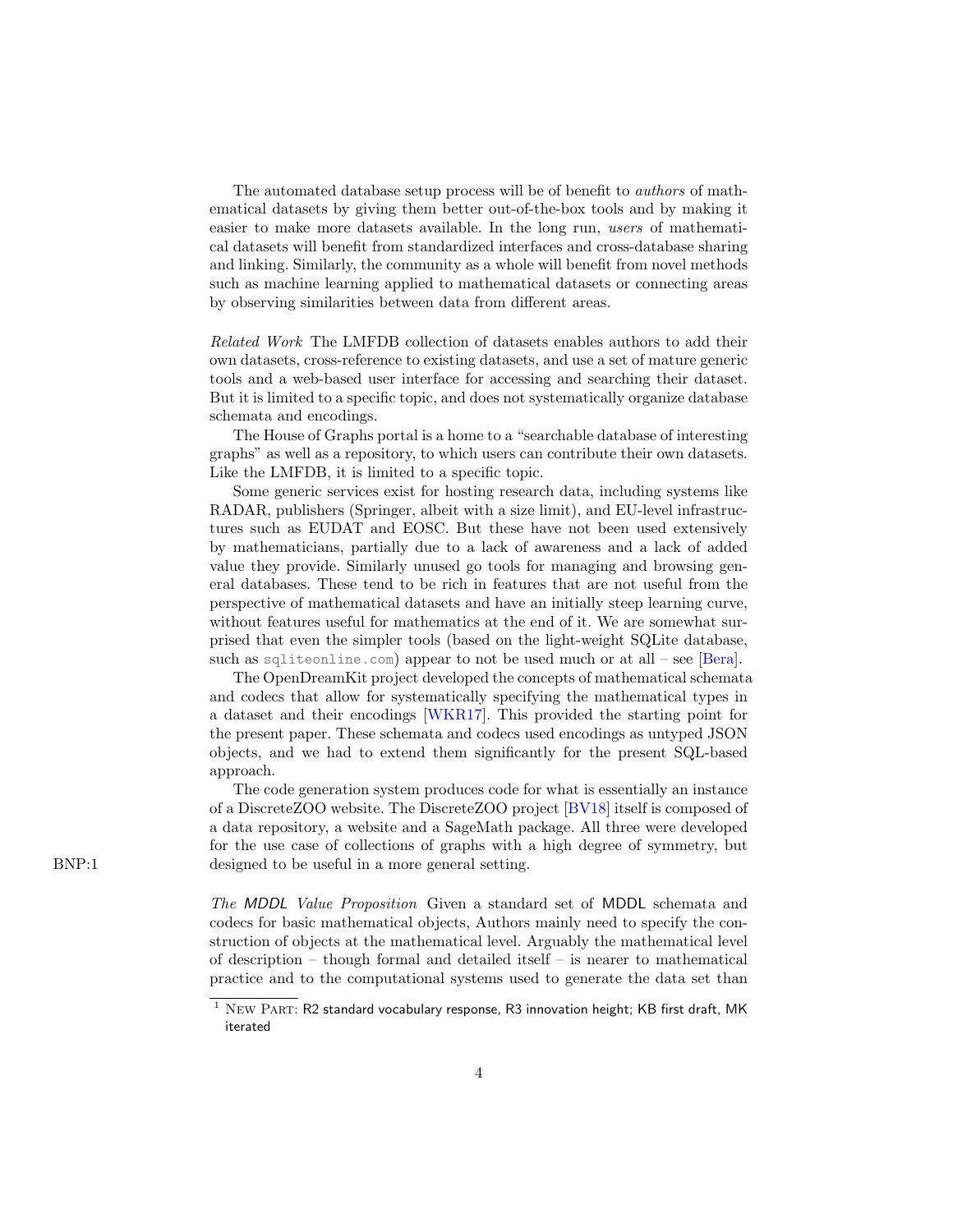database schemata. In particular, the pay-off of a MDDL specification is higher than from a database schema as the APIs and UIs, that would have to be written manually, are generated by MBGen. This difference becomes more pronounced as the mathematical objects become more complex and thus the differences between the mathematical and database structures grow.

Our work was partially motivated by a collaboration with the LMFDB community. The LMFDB system was based on a JSON database, where the use of schemata was optional. As a consequence, the mathematical meaning of the fields was often unclear to all but a few experts, creating severe FAIRness problems. These problems have since partially been resolved by a community-wide database schema/math documentation effort, which can be seen as an informal, human-oriented version of MDDL. ENP:1

Overview In Section [2,](#page-5-0) we define our notion of a mathematical schema. In Section [3,](#page-10-0) we describe how to build a database instance from a set of schemata and show the user interface that we generate for the database. Section [4](#page-12-0) concludes the paper and discusses future work.

*Running Example* We use the following – intentionally simple – scenario and dataset: Joe has collected a set of integer matrices together with their trace, eigenvalues, and the Boolean property whether they are orthogonal for his Ph.D. thesis. As he wants to extend, persist, and publicize this data set, he develops a MDDL description and submits it to MathDataHub. Jane, a collaborator of Joe's, sees his MathDataHub data set and is also interested in integer matrices, in particular their characteristic polynomials. To leverage and extend Joe's data set, she provides MDDL descriptions of her extension and further extends the MathDataHub matrix data infrastructure. Table [1](#page-4-0) gives an overview of the situation.

| Joe's dataset                                                       |                |                          |         | Jane's column          |
|---------------------------------------------------------------------|----------------|--------------------------|---------|------------------------|
| М                                                                   | $\text{Tr}(M)$ | Orthogonal<br>$\sigma_M$ |         | $\det(\lambda I - M)$  |
| $\left(\begin{smallmatrix} 2 & 0 \\ 0 & 1 \end{smallmatrix}\right)$ |                | yes                      | 2, 1    | $\lambda^2-3\lambda+2$ |
| $\left(\begin{smallmatrix} 2 & 1 \\ 1 & 2 \end{smallmatrix}\right)$ | 4              | no                       | 3, 1    | $\lambda^2-4\lambda+3$ |
| $\begin{pmatrix} -1 & 0 \\ 0 & 1 \end{pmatrix}$                     | O              | yes                      | $1, -1$ | $\lambda^2-1$          |

<span id="page-4-0"></span>Table 1. Running Example: Joe's and Jane's Matrix Datasets

Acknowledgements The authors gratefully acknowledge helpful discussions with Tom Wiesing on MathHub integration and virtual theories. Discussions with Gabe Cunningham on concrete examples of questions a researcher might have and descriptions of tools that would help them helped shape our intuitions.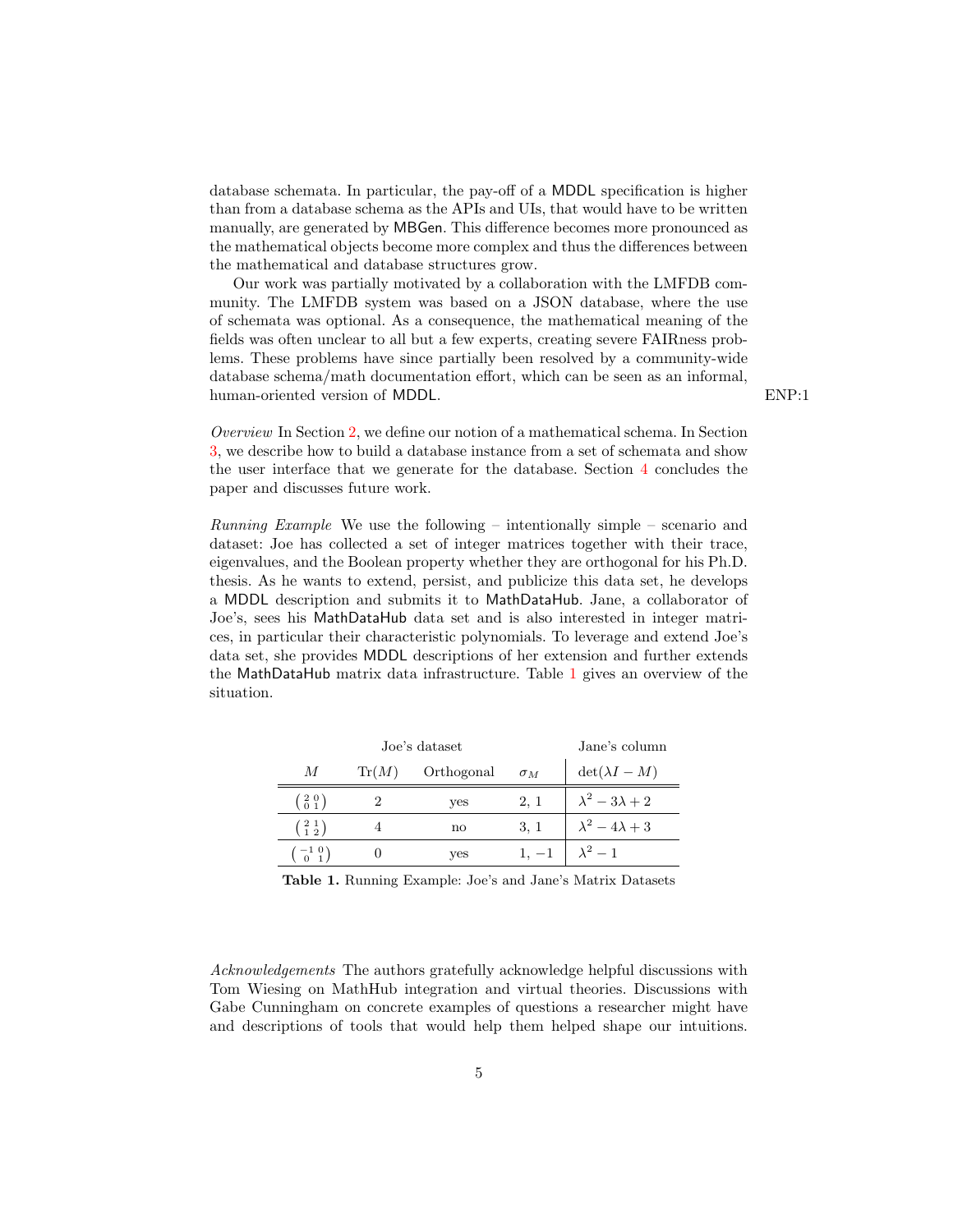The work presented here was supported by EU grant Horizon 2020 ERI 676541 OpenDreamKit.

# <span id="page-5-0"></span>2 Defining Schema Theories

In this section, we give an overview of MDDL, the description language for datasets. Concretely, MDDL consists of a modular collection of Mmt theories describing the mathematical and database types of a data set to be supported by the system, as well as the codecs that map between them. As such, MDDL forms a nucleus of a common vocabulary for typical mathematical datatypes. These can and should eventually be linked to representation standards in other domains. For mathematical data sets, the math-specific aspects attacked by our work are the dominant factor.

We avoid a formal introduction of MMT and refer to [\[Rab17;](#page-15-6) [RK13\]](#page-15-7) for details. For our purposes, only a small fragment of the language is needed and it is more appropriate to didactically introduce it by example.

Essentially, an MMT theory is a list of declarations  $c : A$ , where c is a name and  $A$  is the type of c. Additionally, an MMT theory  $T$  may have a meta-theory M. The basic idea is that M defines the language in which the expressions in  $T$ are written and the typing rules that determine which expressions are well-typed.

In our setup, there are three levels: The mathematical domain level and two meta-levels; see the diagram on the right.

- 1. the database schemata are the main theories of interest, here the MDDL specifications JoeS and JaneS provided by Joe and Jane.
- 2. their meta-theory is a collection of theories that define
	- a selection of typical mathematical datatypes
	- codecs for these datatypes to database types
- 3. the meta-theory of the MDDL theories is a variant of the logical framework LF.

MDDL  $(JoeS) \longrightarrow (JaneS)$ 

LF

LF already exists in Mmt, whereas the MDDL theories were written specifically for our system. The schema theories are intended to be written by users for their respective databases or datasets. In essence, a schema theory defines one typed constant  $c : A$  per database column and chooses the codec to use for that column. Table [2](#page-6-0) gives an overview. The user describes the mathematical concepts relevant for the datasets (the first column) in the corresponding Mmt language (second column). The MBGen system produces the database schema (third column) as well as a website interface for it.

In principle, MDDL could be written as a single theory once and for all. But in practice, it is important to make it user-extensible: as any mathematical type could occur in a database, MDDL will never be finished. Thus we employ a userextensible theory graph, user schema theories can then import what they need. More precisely, the meta-theory of a schema theory must be some Mmt theory that extends MDDL. In the long run, we expect MDDL to grow into a large, central, and continually growing theory graph that maximizes the integration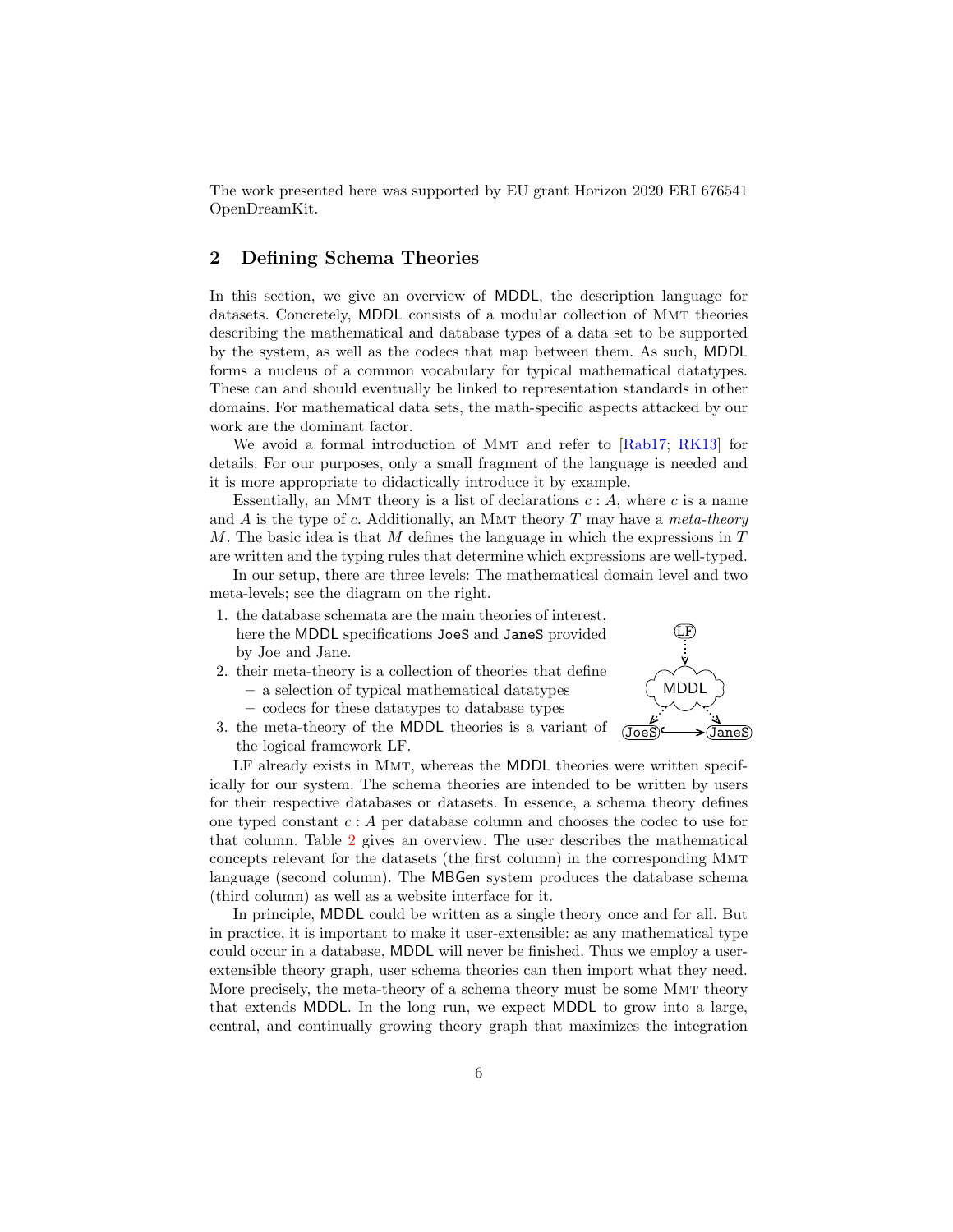| <b>Mathematics</b>                   | Ммт                                             | DВ     |
|--------------------------------------|-------------------------------------------------|--------|
| sets of objects of the same type $T$ | theory of $T$                                   | table  |
| object property c of type $A$        | constant $c : A$ and choice of<br>codec for $A$ | column |
| object                               | model of theory                                 | row    |

<span id="page-6-0"></span>Table 2. Overview of concepts involved in schema theories

potential for users to exchange data across databases and computation systems. For this paper however, it is more instructive to use a small self-contained theory that allows describing the functionality in depth.

MDDL consists of multiple parts that we describe in the sequel:

- the mathematical types (theory MathData)
- the database types (DbData)
- the codecs translating between them (Codecs).

Along the way, we develop the schema theory for our running example. All of these are available online at [\[ST\]](#page-15-8).

## <span id="page-6-1"></span>Example 1 (Joe's simplified schema theory).

Joe writes a schema theory MatrixS for matrix data using MDDL as the meta-theory – see the listing on the right. For a start, he just writes down the names of the columns and their types. Each declaration in the theory corresponds to one of the columns in Table [1:](#page-4-0) its name and type.

```
theory MatrixS: ?MDDL =
  ID: \mathbb{Z}mat: matrix \mathbb{Z} 2 2 ||
  trace: \mathbb{Z} |
  orthogonal: bool ||
  eigenvalues : list \mathbb{Z}||||
```
We will show the finished schema theory with codecs for Joe's dataset in Ex. [2.](#page-9-0)

## 2.1 Mathematical Types and Operations

The theory MathData (see Listings [1.1](#page-7-0) to [1.2\)](#page-7-1) defines the mathematical types that we provide for building objects. These are unlimited in principle except that a mathematical type is only usable if at least one codec for it is available. Therefore, we only present a small representative set of examples.

It is important to understand that MathData is not a symbolic library of formalized or implemented mathematics in the style of proof assistants or computer algebra systems. There are three big differences, all of which make MathData much simpler:

1. We do not fix a logic or programming language as the foundation of the library. Foundational questions are almost entirely irrelevant for mathematical database schemata. MathData should be related to foundational libraries, but this is not a primary concern.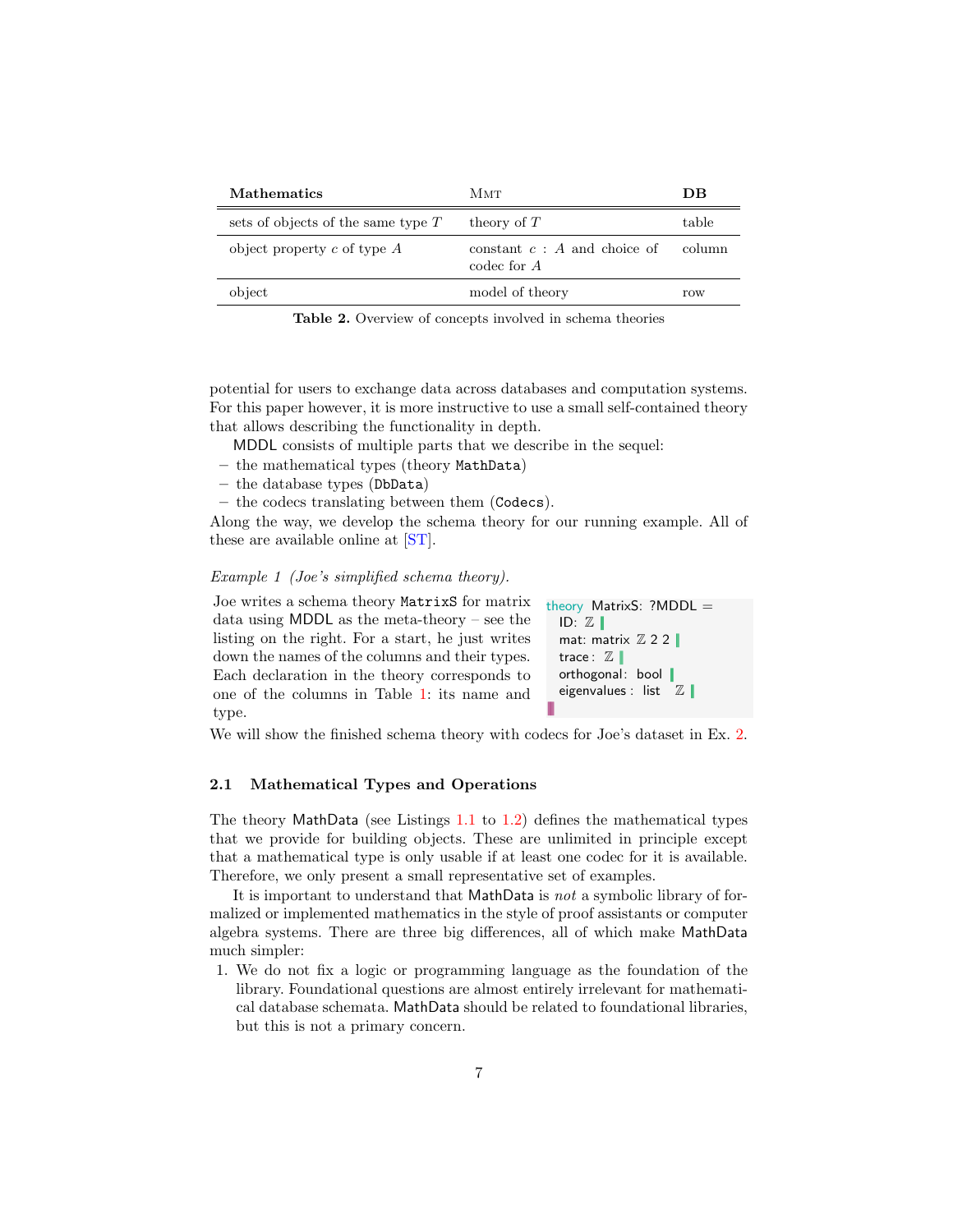- 2. We do not include any axioms or theorems and proofs. It is reasonable to include some of those at a later stage, especially when increasingly complex types are used. Currently, their only purpose would be documentation – no system component performs any reasoning.
- 3. We do not define any of the types or operations. Formal definitions are irrelevant because they would never be applied anyway: all computation happens in the database.

Incidentally, because we do not use proofs or definitions, it is much easier to avoid fixing a foundation: most foundational complexity, e.g., induction, is not needed at all.

For similar reasons, it is neither necessary nor helpful to describe many operations on these types. Firstly, practical schema theories make little to no use of dependent types. Therefore, operations usually do not occur in schema theories, which only have to declare types. Secondly, practical datasets store primarily concrete data, where all operations have already been computed — irreducible symbolic expressions usually are not stored in the first place.

The only reasons why we declare any operations are  $i$ ) to have constructors to build concrete objects, e.g.,  $nil$  and cons for lists,  $ii)$  to use operations in queries to the extent that we can map them to corresponding database operations.

Literals We start with types for literals: Booleans, integers, strings, and UUIDs. The latter have no mathematical meaning but are often needed to uniquely identify objects in datasets. For each literal type, we provide the usual basic operations such as addition of integers.

Collection Types We define a few standard collection types: List A, Vector  $An$ , and Option A are the usual types of arbitrary-length finite lists, fixed-length lists, and options containing objects of type A. We abbreviate matrices as vectors of vectors.

Algebraic Structures MMT theories can be naturally used to define types of algebraic structures such as groups, rings, etc. [\[MRK18\]](#page-15-9). Any such theory is immediately available as a type.

<span id="page-7-0"></span>Listing 1.1. Literals from MathData

```
bool: type
int : type | # Z |eq : {a: type} a \rightarrow a \rightarrow bool |# 2 = 3|
\text{leg} : \mathbb{Z} \to \mathbb{Z} \to \text{bool} \# 1 \leq2
geq : \mathbb{Z} \to \mathbb{Z} \to \text{bool} \# 1 \geq 2string : type
uuid: type||
```
<span id="page-7-1"></span>Listing 1.2. An excerpt from the Math-Data theory: collections

```
vector : type \rightarrow \mathbb{Z} \rightarrow type |
   # vector 1 2 prec 10
empty : {a} vector a 0
single : {a} \nightharpoonup vector a 1
matrix : type \rightarrow \mathbb{Z} \rightarrow \mathbb{Z} \rightarrow type
   =[a,m,n] vector (vector a m) n
option : type \rightarrow type
some : {a} \nightharpoonup a \rightarrow option a
none : \{a\} option a
getOrElse : {a} option a \rightarrow a \rightarrow a
```
Algebraic structures are difficult because they are complex, deeply structured objects. We omit the details here completely and only sketch a type of rings, which we need to build the type of polynomials.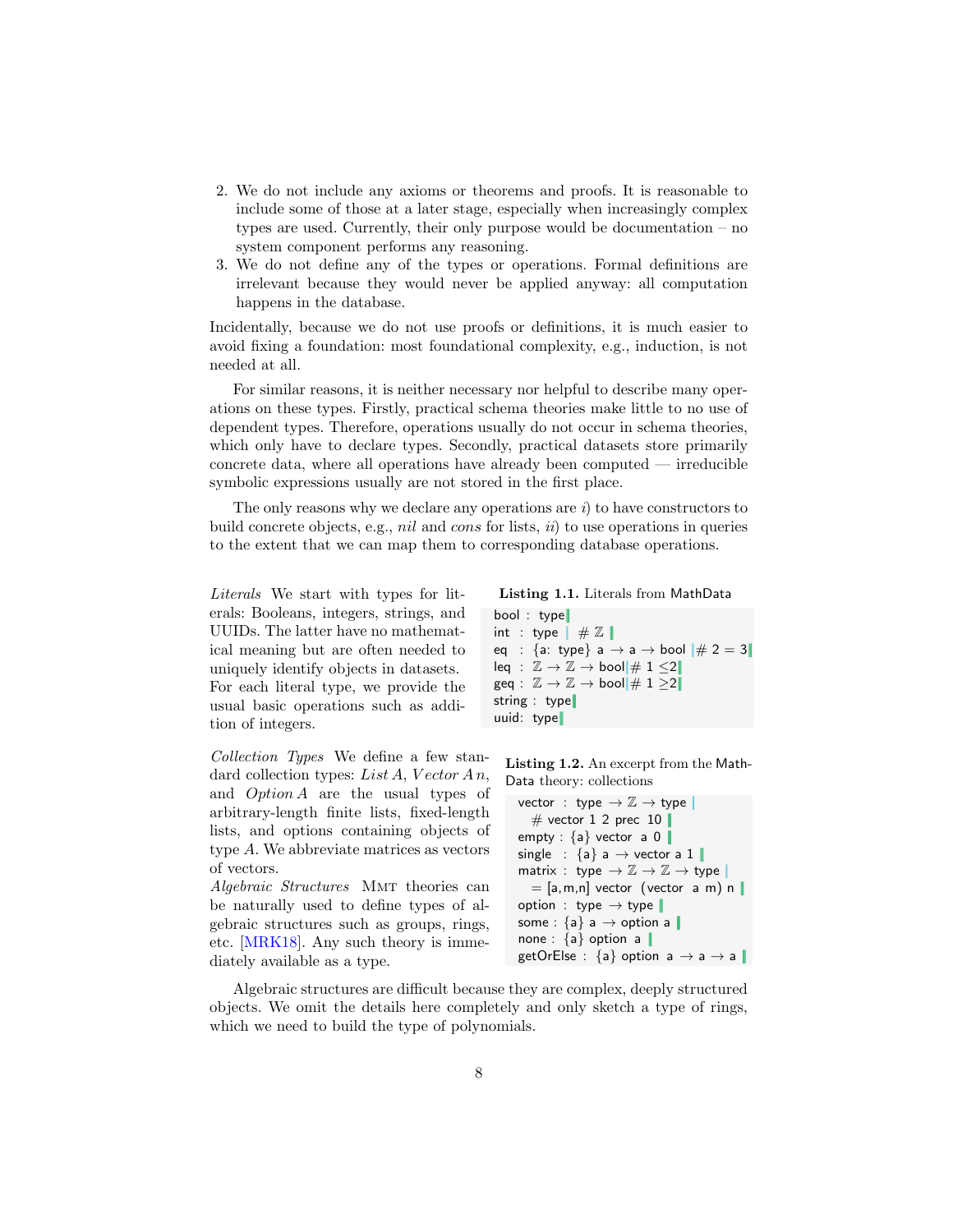#### 2.2 Database Types and Operations

The theory DbData describes the most important types and operations provided by the target database, in our case PostgreSQL. This theory is fixed by PostgreSQL. However, we allow it to be extensible because PostgreSQL allows adding user-defined functions. That can be helpful to supply operations on encoded objects that match mathematical operations.

Listing 1.3. The DbData theory (simplified)

```
theory DbData: ur:?PLF =db_-tp : type
  db_val : db_tp \rightarrow type | \# V 1 prec -5 ||
  db_null : {a} \vee adb int, db_bool, db_string, db_uuid : db_tp ||
  db_array : db_tp \rightarrow db_tp ||
  eq : {a} \cup {a} \cup {b} > V a \rightarrow V db_bool # 1 = 2 ||...
||||
```
The types of DbData are signed 64 bit integers, double precision floating-point numbers, booleans, strings, and UUIDs as well as the null-value and (multidimensional) arrays of the above. The native PostgreSQL operations include the usual basic operations like Boolean operations and object comparisons.

#### 2.3 Codecs: Encoding and Decoding Mathematical Objects

Overview The theory Codecs specifies encodings that can be used to translate between mathematical and database types. A codec consists of

- $-$  a mathematical type  $A$ , i.e., an expression in the theory MathData,
- $-$  a database type  $a$ , i.e., an expression in the theory DbData,
- partial functions that translate back and forth between MathData-expressions of type  $A$  and DbData-expressions of type  $a$ .

Obviously, decoding (from database type to mathematical type) is a partial function — for example, an encoding of integers as decimal-notation strings is not surjective. But encoding must be a partial function, too, because only *values* and not arbitrary expressions of type  $A$  can be encoded. For example, for integers, only the literals  $0, 1, -1, \ldots$  can be encoded but not symbolic expressions like  $1 + 1$ , let alone open expressions like  $1 + x$ . We do not define in general what a value is. Instead, every encoding function is partial, and we call values simply those expressions for which the encoding is defined.

Neither encoding nor decoding have to be injective. For example, a codec that encodes rational numbers as pairs of integer numerator and denominator might maximally cancel the fraction both during encoding and decoding. We also allow that provably equal expressions are encoded as different codes. That may be necessary for types with undecidable equality such as algebraic numbers. Similarly, we do not require that encoding enc and decoding dec are inverse functions. The only requirement we make on codecs is that for every expression e for which  $enc(e)$  is defined, we have that  $dec(enc(e))$  is defined and provably equal to e.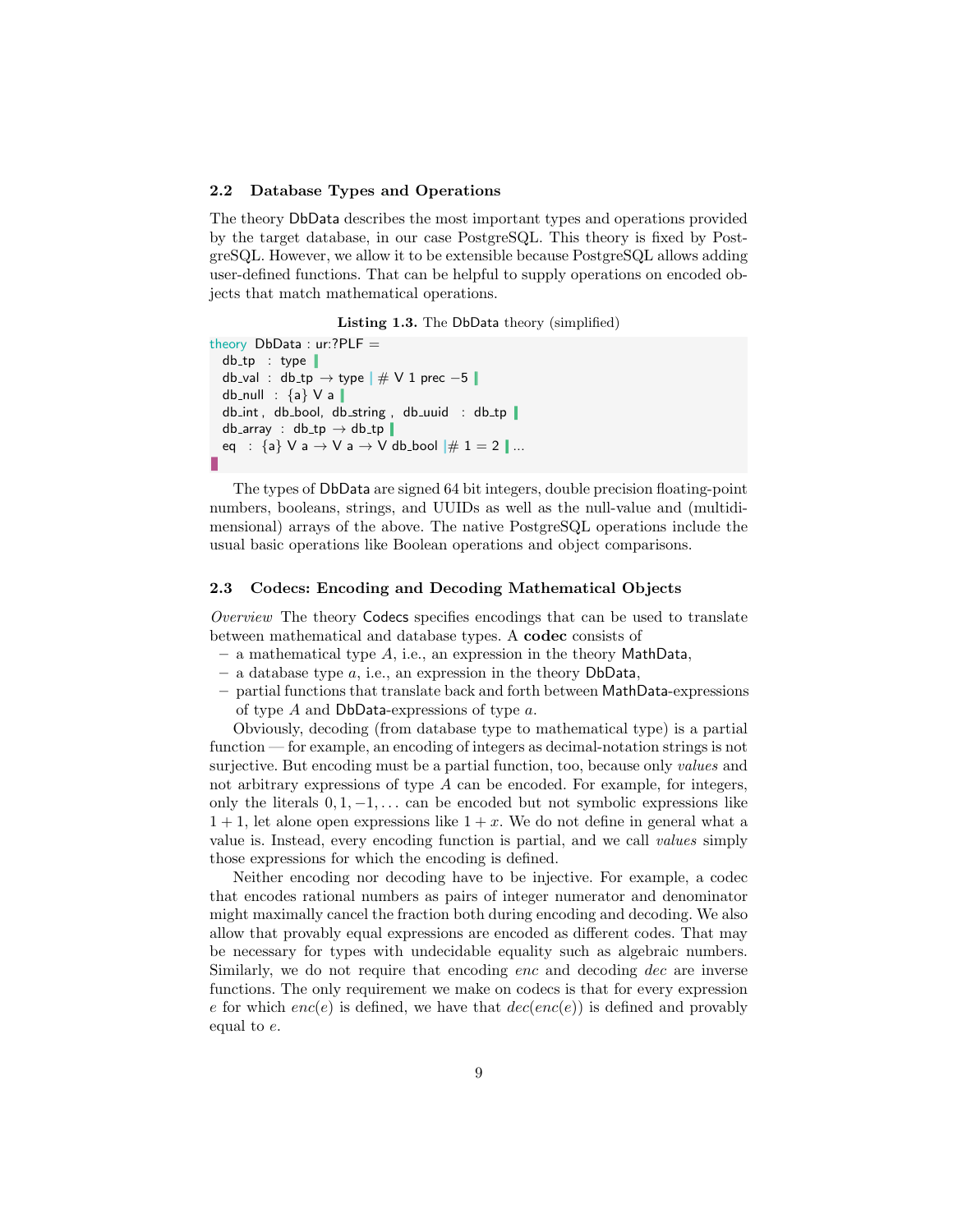Like in [\[WKR17\]](#page-15-5), we only *declare* but do not *implement* the codecs in MMT. It is possible in principle and desirable in the long run to implement the codecs in an soundness-guaranteeing system like a proof assistant and then generate codec implementations for various programming languages. But practical mathematical datasets for which our technology is intended often use highly optimized ad hoc encodings, where formal verification would make the project unnecessarily difficult early on. Instead, at this point we are content with a formal specification of the codec properties.

Contrary to [\[WKR17\]](#page-15-5), we work with a typed database, which requires codecs to carry their database type a. Thus, we had to redevelop the notion of codecs completely.

An Initial Codec Library We only provide a representative set of codec examples here. For each literal type, we define an identity codec that encodes literals as themselves. In the case of integers, encoding is only defined for small enough integers. For large integers, we provide a simple codec that encodes integers using strings in decimal notation.

Apart from their intended semantics as codecs, the codec expressions are normal typed Mmt expressions and therefore subject to binding and type-checking. For example, *ListAsArray* is a codec operator of type

## $\Pi A$ : type,  $a : db\_tp$ . codec  $A a \longrightarrow codec (list A) (db\_array a)$

It takes a codec that encodes list elements of type  $A$  as database type  $a$  and returns a codec that encodes lists of type  $listA$  as database arrays of type db array a. Similarly, we provide codec operators for all collection types.

There can be multiple codecs for the same mathematical type. The most well-known practical example where that matters is the choice between sparse and dense encodings of lists and related types such as univariate polynomials, matrices and graphs. But even basic types can have surprisingly many codecs as we have seen for integers above. For example, in the LMFDB collection, we found at least 3 different encodings of integers: the encoding is not obvious if integers are bigger than the bounded integers provided by the database.

In practice, we expect users to declare additional codecs themselves. This holds true especially when capturing legacy databases in our framework, where the existing data implicitly describes an ad-hoc encoding.

Choosing Codecs in Schema Theories Every column (constant)  $c : A$  in a schema theory must carry a codec. This must be an expression  $C: \text{codec} A a$  for some database type a.

Because the choice C of codec has no mathematical meaning, we do not make it part of the type of c. Thus, A is always just the mathematical type. Instead, we use Mmt's metadata feature to attach C. Any Mmt declaration can carry metadata, which is essentially a key-value list, where the key is an Mmt identifier and the value an MMT expression.

<span id="page-9-0"></span>We use the constant  $codec$  as the key and the codec  $C$  as the value. The resulting concrete syntax then becomes  $c : A$  meta codec  $C$ .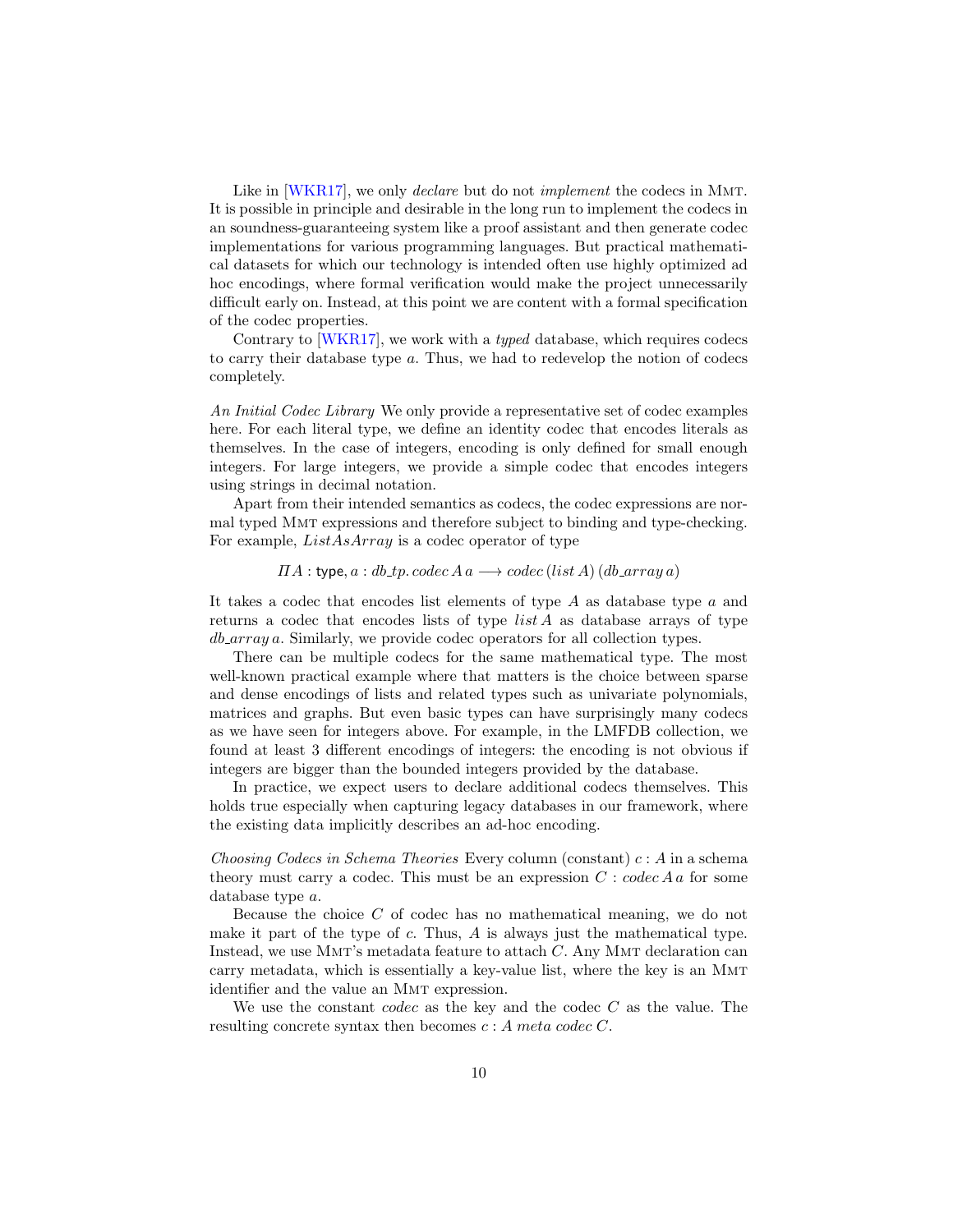Example 2. Joe now adds codecs to his theory from Ex. [1](#page-6-1) via metadata annotations as described above. Note that Joe does not need to add any new codecs, since MDDL already includes everything he needs. He also adds metadata tag annotations to specify databases schema and interface aspects. We will go into those in the next section.

Listing 1.4. Joe's schema theory with codecs

```
theory MatrixS : ?MDDL =mat: matrix \mathbb Z 2 2 | meta ?Codecs?codec MatrixAsArray IntIdent |
        tag ?MDDL?opaque ||
    trace : Z | meta ? Codecs? codec Intldent |
    orthogonal: bool | meta ?Codecs?codec BoolIdent ||
    eigenvalues : list \mathbb Z | meta ? Codecs? codec ListAsArray Intident |
        tag ?MDDL?opaque ||
||||
```
# <span id="page-10-0"></span>3 Database and Interface Generation

Given the MDDL framework presented above, the MBGen generator is rather straightforward. It uses the Slick library [\[Slk\]](#page-15-10) for functional/relational mapping in Scala to abstract from the concrete database – we use Postgres SQL. MBGen creates the following Slick data model and uses it to create the actual database: For every schema theory  $T$ , MBGen generates a SQL table. The table name is the theory name, and it has a primary key called  $ID<sup>3</sup>$  $ID<sup>3</sup>$  $ID<sup>3</sup>$  of type UUID. For each declaration  $s$  in  $T$ , it generates a column, whose type is obtained from the codec declaration.

Example 3. When Joe runs MBGen on his schema theory from Listing [1.4,](#page-10-2) he obtains the database schema on the right. He can directly upload his data using the corresponding SQL INSERT statements, see the table below. Alternatively, he can use the math-level API provided by MBGen and specify the data at the mathematical level, i.e. as MMT declarations.

| Column                    | Type       |
|---------------------------|------------|
|                           |            |
| T D                       | uuid       |
| MAT                       | integer [] |
| TRACE                     | integer    |
| ORTHOGONAL                | boolean    |
| <b>EIGENVALUES</b>        | integer [] |
| Indexes: "MatrixS_pkey"   |            |
| PRIMARY KEY, btree ("ID") |            |
|                           |            |
|                           |            |
|                           |            |

| ID.                                                                                                                            | mat |            |                    | trace   orthogonal   eigenvalues                                                    |
|--------------------------------------------------------------------------------------------------------------------------------|-----|------------|--------------------|-------------------------------------------------------------------------------------|
| e278b5e8-4404-   $\{2,0,0,1\}$<br>$05a30ff0-4405-.$ $\{2,1,1,2\}$<br>$1 \text{be} 3 \text{f} 022 - 4405 - \ldots$   {-1,0,0,1} |     | $4 \mid f$ | $2 + t$<br>$0$   t | $\{2,1\}$<br>$\begin{array}{cc} 1 & 3 & .1 \end{array}$<br>$\left  \right $ {1, -1} |

Example 4 (Jane's extension). Jane specifies her dataset via a schema theory in Figure [1.](#page-11-0) She includes Joe's schema theory MatrixS and references the primary key of the corresponding database table as a foreign key. Jane has a slightly

<span id="page-10-1"></span><sup>&</sup>lt;sup>3</sup> The data set might already have a pre-existing ID-like field, which is not a UUID. In this case we need to add a declaration for a custom index key.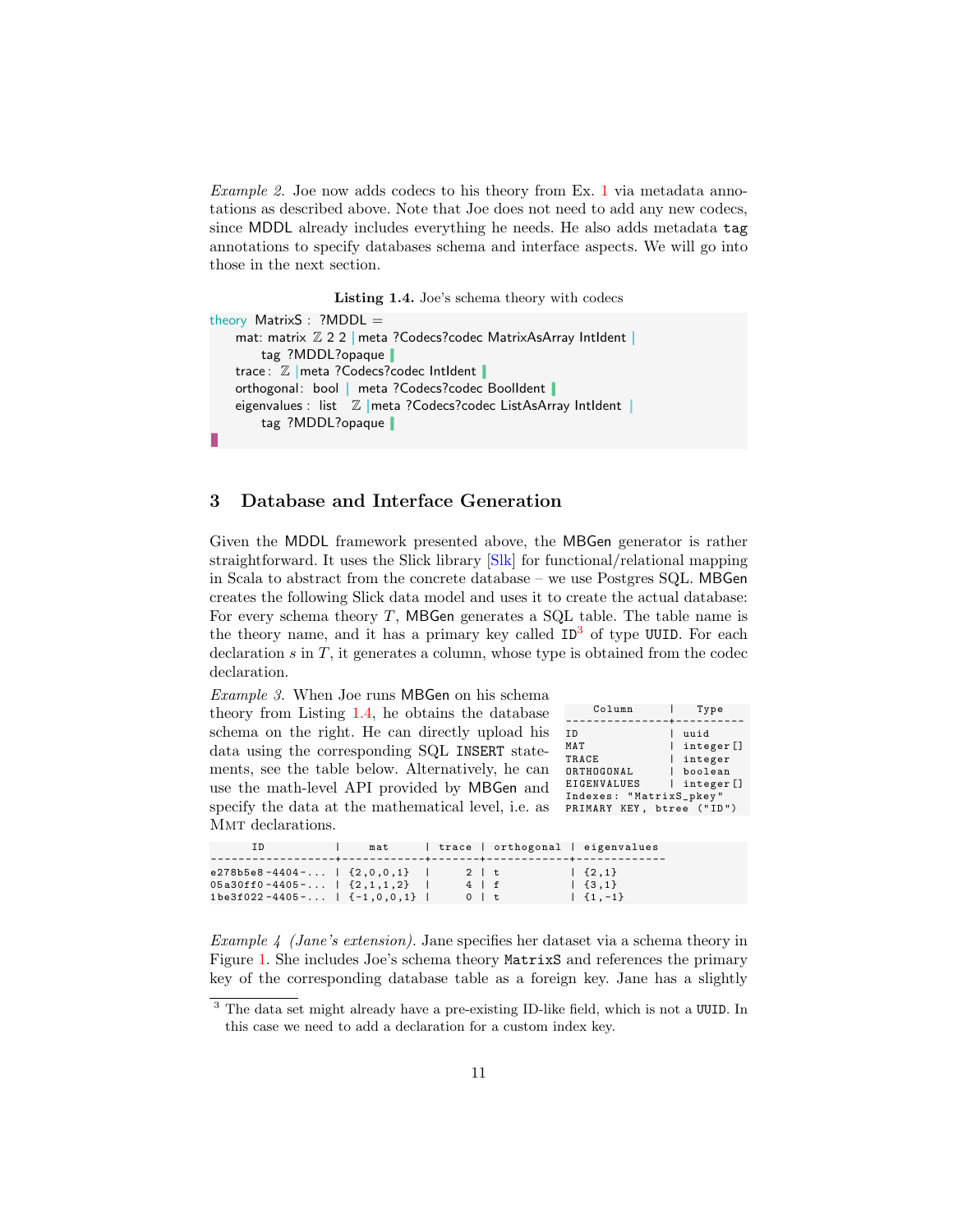harder time importing her data set: she needs to obtain the the ID of the respective matrices. Fortunately, this is only an easy SQL query away, since she is using the same matrix encoding.



Fig. 1. Jane's Extensions for Matrices with Characteristic Polynomial

<span id="page-11-0"></span>In addition to the codec, the user can provide further information about the dataset, so that the system can produce a better user interface. The tag

| collection                    | Collection metadata, e.g. provenance data                          |  |  |  |
|-------------------------------|--------------------------------------------------------------------|--|--|--|
| display                       | Display name in the list of filters and in the results table head. |  |  |  |
| hidden                        | By default, hide in the results display.                           |  |  |  |
| opaque                        | Do not use for filtering.                                          |  |  |  |
| <b>Table 3.</b> Metadata tags |                                                                    |  |  |  |

hidden can be used when a dataset has many columns (like the graph datasets in DiscreteZOO). If there are hidden columns, the interface shows an additional widget, which lets a visitor choose which columns they want to see. If the tag display is not present, the column name is used for display. The tags particularly relevant for the interface the metadata tags and the tags hidden and opaque.

DiscreteZOO was already designed to work for general datasets. For the needs of MBGen, we further simplified the setup to the point where all dataset-specific information is contained in JSON files and can be hot-swapped. We also rewrote the frontend in React.JS for better performance and eventual integration into the React.JS-based MathHub front-end. The DiscreteZOO website interface was described in [\[BV18\]](#page-14-7).

Evaluation: Mirroring Existing Databases To evaluate the setup, we have integrated the datasets currently hosted on the DiscreteZOO website in Math-DataHub using the workflows described above. They are simpler than the much smaller running example: they only contain Boolean and integer valued properties and the objects are string-encoded. All the schema theories are available online [\[ST\]](#page-15-8) in the folder source. The website stack obtained from these theories is equivalent to the original DiscreteZOO website. The links to the websites generated for the demos are available at the project wiki [\[MB\]](#page-15-4).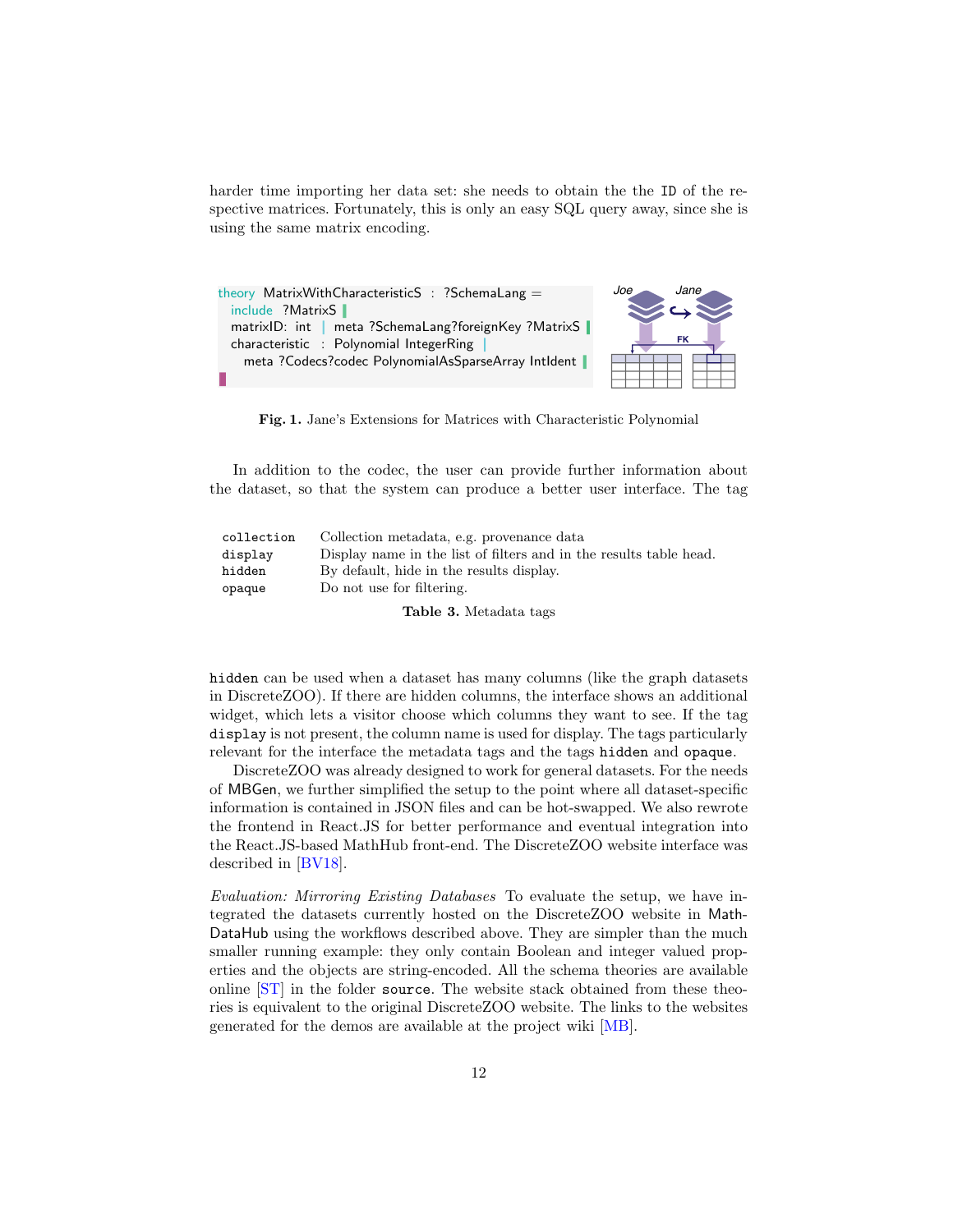| MathDataHub                         | orthogonal <sup>®</sup> | ♪          | trace <sup>7</sup> |  |
|-------------------------------------|-------------------------|------------|--------------------|--|
| Display results<br>Matches found: 2 |                         |            |                    |  |
| mat                                 | trace                   | orthogonal | eigenvalues        |  |
| $[[2,0],[2,0]]$                     | $\overline{\mathbf{2}}$ | true       | 2,I                |  |
| $[[-1,0],[-1,0]]$                   | $\circ$                 | true       | $I, -I$            |  |

Fig. 2. Screenshot of the website for Joe and Jane's use case

This exercise shows that an author of a dataset with uncomplicated columns and no new codecs can start from an existing schema theory and adapt it to their needs in under an hour — essentially all that is required is to change the names of the columns.

# <span id="page-12-0"></span>4 Conclusion and Future Work

We have presented a high-level description language MDDL for mathematical data collections. MDDL combines storage aspects with mathematical aspects and relates them via an extensible collection of codecs. Dataset authors can specify schema aspects of their data sets and use the MBGen tool to generate or extend database tables and create customized user interfaces and universal mathematics-level APIs and thus tool stacks.

We have developed the framework and system to a state, where it already provides benefits to authors of smaller or simpler datasets, particularly students. The next step will be to stabilize and scale the MBGen system, fully integrate it into the MathHub system, and establish a public data infrastructure to the mathematical community. We will now discuss some aspects of future work.

Mirroring existing datasets Eventually, we hope that the system could be a useful mirror for the larger mathematical databases such as the FindStat, House of Graphs, LMFDB, and  $OEIS<sup>4</sup>$  $OEIS<sup>4</sup>$  $OEIS<sup>4</sup>$ . This would make (a significant subset) of the data available under a common, unified user interface, provide integrated, crosslibrary APIs and services like math-level search, and could bring out cross-library relations that were difficult to detect due to system borders. On the other hand, existing datasets act as goalposts for which features are needed most and thus drive MathDataHub development. Seeing which datasets can get realized in the system also serves as a measure of success.

<span id="page-12-1"></span><sup>4</sup> We can only hope to duplicate the generic parts of the user interface. Websites like the these four major mathematical database provide a lot of customized mathematical user functionality, which we cannot hope to reproduce generically.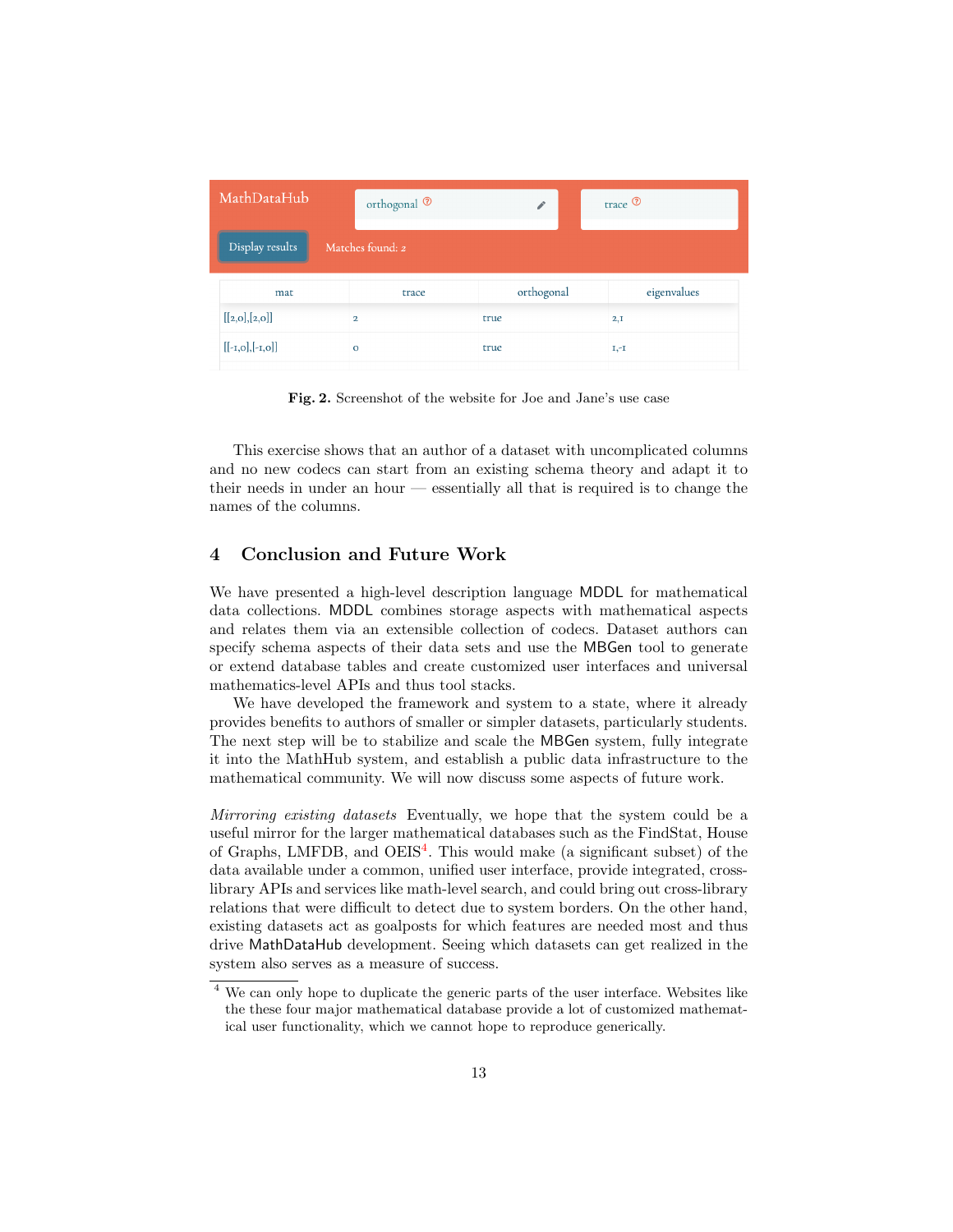A core library of codecs and support for common data types would lower the joining costs for MathDataHub by making MDDL schema theories straightforward to write.

Query Encoding In the online version of MathData, we also already specify commutativity conditions, which we omit here. Their purpose will be to specify when codecs are homomorphisms, i.e., when operations on mathematical values are correctly implemented by database operations on the encoded values. This will allow writing queries in user-friendly mathematical language, which are automatically translated to efficient executable queries in database language while guaranteeing correctness.

Extending the Data Model, User interface, and Query Languages by Provenance The MathDataHub system should provide a general model for data provenance, and propagate this to the UI and query levels. Provenance is an often-overlooked aspect of mathematical data, which can apply to data sets (like Joe's) single properties (e.g. Jane's characteristic polynomials), or even a single datum (e.g. the proof that the Monster group is simple). Provenance is the moral equivalent to proofs in pure mathematics, but is rarely recorded. It seems that the only chance to do this is by supporting this at the system level.

MathHub/MitM integration The schema theories rely on the representations of mathematical objects via their "mathematical types". These are supplied e.g. by the Math-in-the-Middle (MitM) Ontology or theorem prover libraries hosted on MathHub. Using these would make specifying MDDL schema theories even simpler, and would allow the MathDataHub UI to give access the mathematical definitions of the column values  $-e.g.$  by hovering over a name to get a definition in a tooltip.

Interoperability with Computer Algebra Systems Most mathematical data sets are computed and used in computer algebra systems. We have used the MitM framework [\[Koh+17\]](#page-14-8) for distributed computation with the virtual theories [\[WKR17\]](#page-15-5) underlying the MDDL framework. This needs to be reinstated for MathDataHub and scaled to the systems uses by the MathDataHub data sets.

Exploit Mmt modularity MDDL is based on Mmt, and we have already seen that Mmt inclusions can directly be used to specify connected tables. We conjecture that Mmt views correspond to database views; and would like to study how this can be exploited in the MDDL framework.

A flexible Caching/Re-computation Regime Instead of storing data, we can compute them on demand; similarly, computation can be done once and the data stored for later use. The better option comes down to the trade-off between computing and storage costs. This trade-off depends on hardware power and costs on one hand and community size and usage patterns on the other. It is generally preferable to perform computation "near" where the data is stored.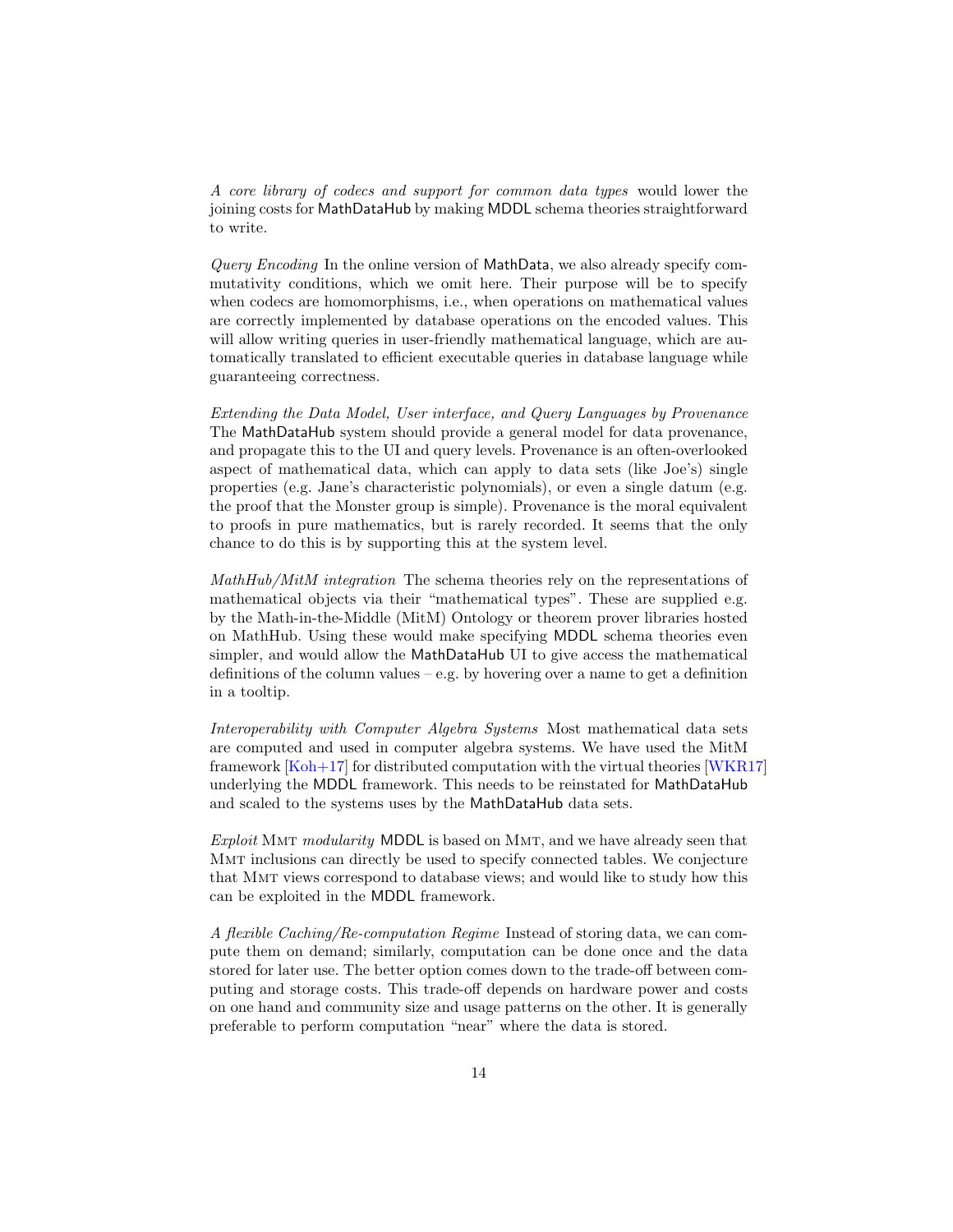Mathematical Query Languages We have seen that the MDDL framework allows to directly derive a query interface for MathDataHub and note that this is inherently cross-dataset – a novel feature afforded by the modularity  $MDDL$  inherits from Mmt. We conjecture that the framework allows the development of mathematical query languages – using e.g.  $[Rab12]$  as a starting point. The main research question is how to push computation to the database level (as opposed to the database model or the web client). The PostgreSQL database supports extensions by stored procedures. This would be one option for implementing additional filters for the website, such as enabling the condition "is prime" on integers. The stored procedures could also be used as a method for implementing "virtual columns", or columns that are computed, rather than stored.

## References

- <span id="page-14-2"></span>[Bera] Katja Berčič. *Math Databases table.* URL: [https://mathdb.mathhub.](https://mathdb.mathhub.info/) [info/](https://mathdb.mathhub.info/) (visited on 01/15/2019).
- <span id="page-14-3"></span>[Berb] Katja Berčič. *Math Databases wiki*. URL: https://github.com/ [MathHubInfo/Documentation/wiki/Math- Databases](https://github.com/MathHubInfo/Documentation/wiki/Math-Databases) (visited on  $01/15/2019$ ).
- <span id="page-14-5"></span>[Ber03] Steve Bernstein Joseph Gelbart, ed. An Introduction to the Langlands Program. Birkhäuser, 2003. ISBN: 3-7643-3211-5.
- [BKS17] Johannes Blömer, Temur Kutsia, and Dimitris Simos, eds. MACIS 2017. LNCS 10693. Springer Verlag, 2017.
- <span id="page-14-0"></span>[BL83] László Babai and Eugene M. Luks. "Canonical Labeling of Graphs". In: Proceedings of the Fifteenth Annual ACM Symposium on Theory of Computing. STOC '83. New York, NY, USA: ACM, 1983, pp. 171– 183. isbn: 0-89791-099-0. doi: [10.1145/800061.808746](https://doi.org/10.1145/800061.808746).
- <span id="page-14-1"></span>[Bri+13] Gunnar Brinkmann et al. "House of Graphs: a database of interesting graphs". In: Discrete Appl. Math. 161.1-2 (2013), pp. 311–314. issn: 0166-218X. DOI: [10.1016/j.dam.2012.07.018](https://doi.org/10.1016/j.dam.2012.07.018).
- <span id="page-14-4"></span>[BSa14] C. Berg, C. Stump, and al. FindStat: The Combinatorial Statistic Finder. <http://www.FindStat.org>. [Online; accessed 31 August 2016]. 2014.
- <span id="page-14-7"></span>[BV18] Katja Berčič and Janoš Vidali. "DiscreteZOO: a Fingerprint Database of Discrete Objects". 2018. url: [https://arxiv.org/pdf/1812.](https://arxiv.org/pdf/1812.05921.pdf) [05921.pdf](https://arxiv.org/pdf/1812.05921.pdf).
- <span id="page-14-6"></span>[FAIR18] European Commission Expert Group on FAIR Data. Turning FAIR into reality. 2018. DOI: [10.2777/1524](https://doi.org/10.2777/1524).
- <span id="page-14-8"></span>[Koh+17] Michael Kohlhase et al. "Knowledge-Based Interoperability for Mathematical Software Systems". In: MACIS 2017: Seventh International Conference on Mathematical Aspects of Computer and Information Sciences. Ed. by Johannes Blömer, Temur Kutsia, and Dimitris Simos. LNCS 10693. Springer Verlag, 2017, pp. 195–210. url: [https://](https://github.com/OpenDreamKit/OpenDreamKit/blob/master/WP6/MACIS17-interop/crc.pdf) [github . com / OpenDreamKit / OpenDreamKit / blob / master / WP6 /](https://github.com/OpenDreamKit/OpenDreamKit/blob/master/WP6/MACIS17-interop/crc.pdf) [MACIS17-interop/crc.pdf](https://github.com/OpenDreamKit/OpenDreamKit/blob/master/WP6/MACIS17-interop/crc.pdf).